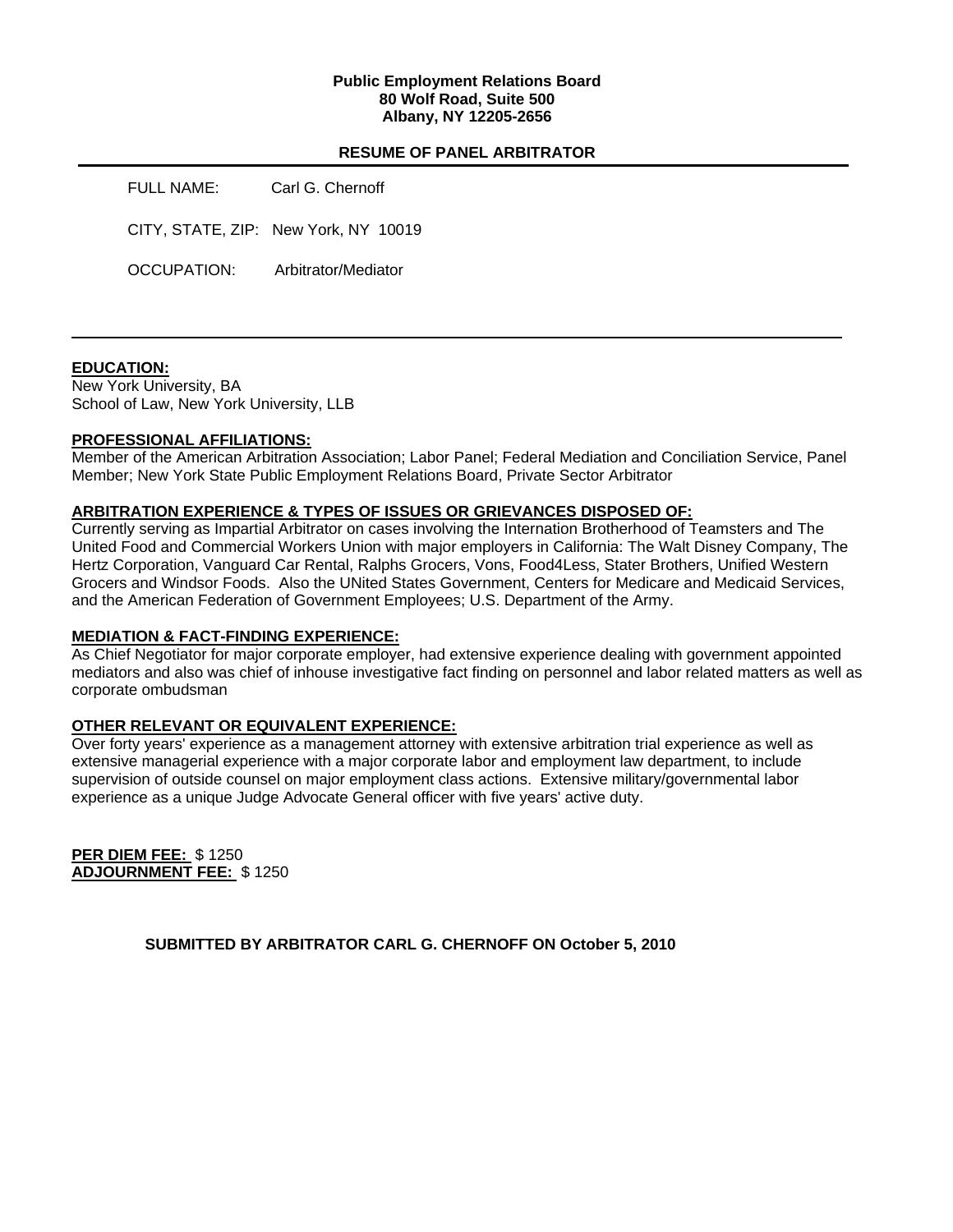#### **Public Employment Relations Board 80 Wolf Road, Suite 500 Albany, NY 12205-2656**

# **BILLING DISCLOSURE STATEMENT**

# ARBITRATOR'S NAME: **CARL G. CHERNOFF**

The following is a description of my fees and expenses:

# A) HEARING TIME.

- (1) My per diem is \$1250 for each day or any part thereof spent hearing a case.
- (2) If a hearing day exceeds 8 hours, I charge:

 $\Box$ a second full per diem  $\Box$ a prorated per diem

 $\boxtimes$ no additional charge  $\Box$ other (describe) :

(3) Additional comments:

B) STUDY TIME.

- (1) I charge \$ 1250 for each day spent in preparation of the opinion and award.
- (2) This charge  $\boxtimes$  will  $\Box$  will not be prorated for partial days devoted to such preparation.
- (3) Additional comments:

### C) TRAVEL TIME AND EXPENSES.

- (1) When travel time plus hearing time exceeds hours in a calendar day:
	- $\boxtimes$  Not applicable (no additional charge)
	- $\Box$  I charge as follows (describe):
- (2) I charge for actual, travel-related expenses incurred in connection with the case  $\boxtimes$ YES  $\Box$  NO.

Where appropriate, a mileage charge for auto travel will be billed at:

| $\boxtimes$ Prevailing IRS rate | $\Box$ Other (describe): |
|---------------------------------|--------------------------|
|---------------------------------|--------------------------|

(3) When the scheduled hearing day(s) requires an overnight stay:

 $\boxtimes$ There is no charge, other than for lodging and subsistence.

 $\Box$ I charge as follows (describe):

(4) Additional Comments: